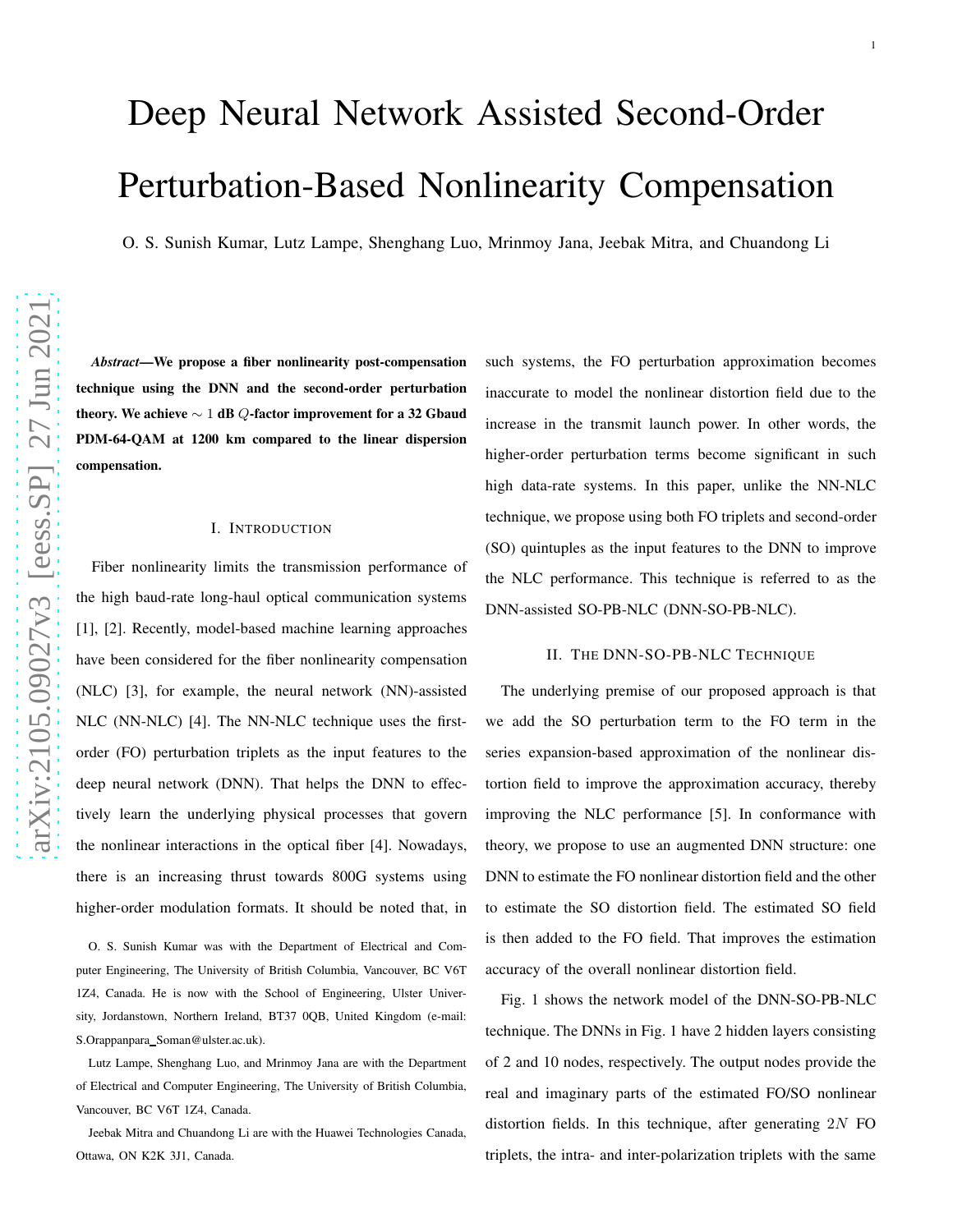

Fig. 1: The DNN-SO-PB-NLC technique.  $\Delta u_x^{\text{FO}}$  is the FO nonlinear distortion field.

indices are added to generate  $N$  twin-triplets and given to the input layer of the upper DNN of Fig. 1. Similarly, M twin-quintuples are generated from 2M SO quintuples and given to the input layer of the lower DNN in Fig. 1. In implementing the DNN-SO-PB-NLC technique, the estimated FO/SO nonlinear distortion field is subtracted from the symbol of interest to compensate for the nonlinearity effect.

#### III. NUMERICAL SIMULATION AND THE RESULTS

Fig. 2 shows the numerical simulation setup for the DNN-SO-PB-NLC technique. The transmitter processing consists of the generation of single-channel 32 GBaud polarizationdivision multiplexed (PDM)-64-quadrature amplitude modulation (QAM) signal, root-raised cosine (RRC) pulse shaping filtering, 50% chromatic dispersion compensation (CDC), and the signal up-conversion using in-phase/quadrature-phase (I/Q) modulator. The up-converted signal is then transmitted through a 1200 km standard single-mode fiber (SSMF). The SSMF parameters considered are as given in [2]. An erbium-doped fiber amplifier (EDFA) with a gain of 16 dB and a noise figure of 6 dB is used for the periodic amplification. At the receiver, after coherent detection, 50% CDC, RRC filter, and phase rotation, the proposed DNN-SO-PB-NLC technique is applied as post-compensation.



Fig. 2: The simulation setup. PBC: polarization beam combiner,  $N_{spans}$ : number of spans, and LO: local oscillator.



Fig. 3: Q-factor as a function of launch power.

It is evident from Fig. 3 that the DNN-SO-PB-NLC technique improves the Q-factor performance by  $\sim$  0.27 dB and  $\sim$ 1 dB when compared to the NN-NLC and the CDC techniques, respectively. It also shows a significant performance improvement for the DNN-SO-PB-NLC technique when compared to the conventional (CONV) FO-/SO-PB-NLC techniques. To reduce the computational complexity, we trimmed off all the tensor weights that are less than a specified threshold value, and the network is re-trained and estimates the nonlinear distortion field.

The results in Fig. 4 indicate that the pruning at the weight magnitude threshold of -15 dB results in 138 FO triplets and